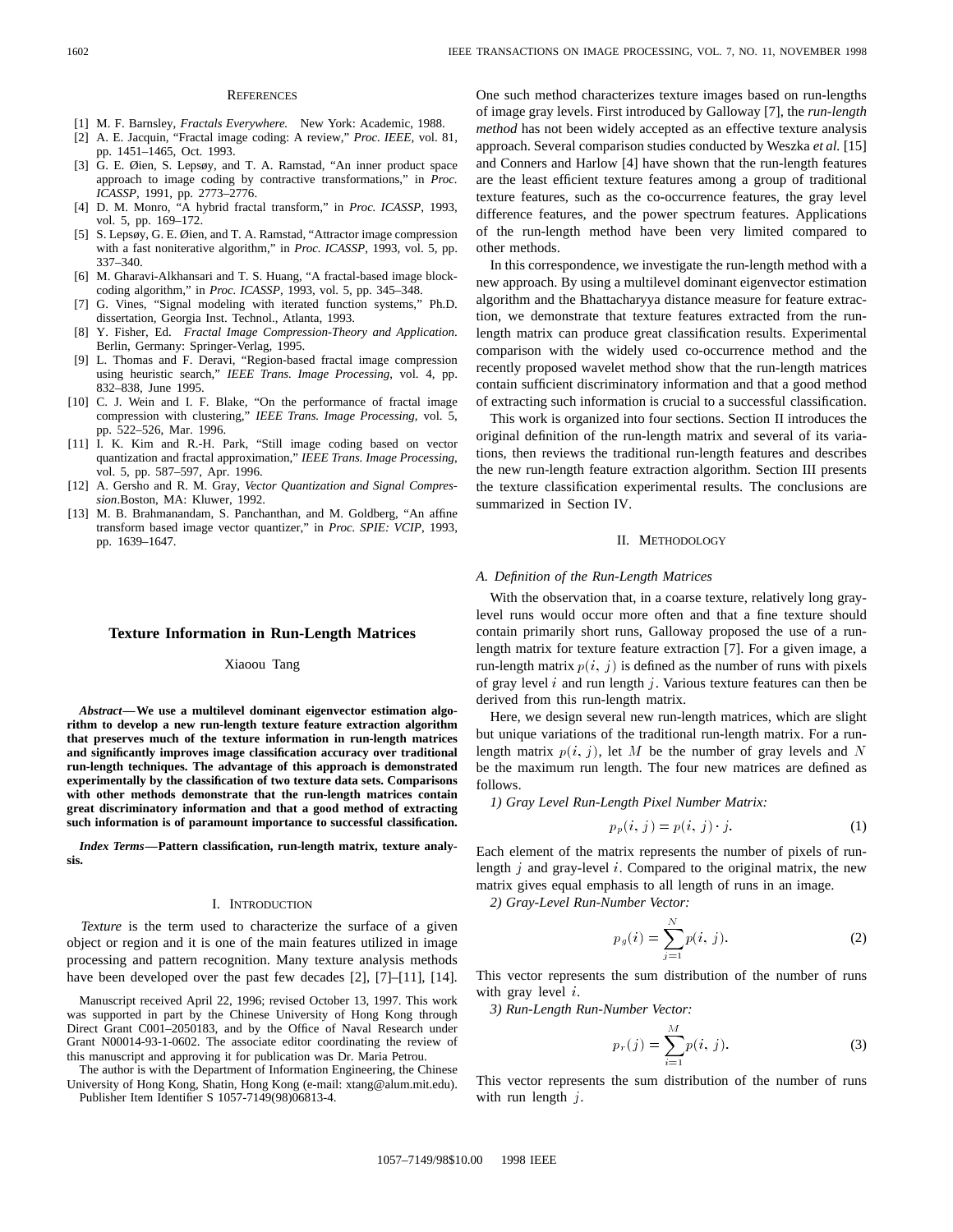

Fig. 1. Four directional run-length matrices of several Brodatz texture samples. Each image sample is of size  $32 \times 32$  with  $32$  gray levels. The four directional  $(0^{\circ}, 45^{\circ}, 90^{\circ},$  and  $135^{\circ}$  directions) run-length matrices are combined into a single matrix. The left-most column of each directional matrix is the run-length-one vector, which has much larger values than the other columns.

*4) Gray-Level Run-Length-One Vector:*

$$
p_o(i) = p(i, 1). \tag{4}
$$

Fig. 1 shows the four-directional run-length matrices of several natural texture samples. Notice that the first column of each of the four directional run-length matrices is overwhelmingly larger than the other columns. This may mean that most texture information is contained in the run-length-one vector. The advantages of using this vector are that it offers significant feature length reduction and that a fast parallel run-length matrix computation can replace the conventional serial searching algorithm. For example, the positions of pixels with run-length one in the horizontal direction can be found by a logical "and" operation on the outputs of the forward and backward derivative of the original image:

$$
f(i, j) = x(i, j) - x(i, j - 1)
$$
\n(5)

$$
b(i, j) = x(i, j - 1) - x(i, j)
$$
 (6)

$$
o(i, j) = f(i, j) \cap b(i, j)
$$
\n
$$
(7)
$$

where  $x(i, j)$  is the texture image whose pixels outside the image boundary are set to zero, and  $\cap$  represents the logical "and" operation. Then  $p<sub>o</sub>(i)$  can be obtained by computing the histogram of  $x(i, j)_{o(i, j)=1}$ . To find the starting pixel position for runs with length two, a similar scheme can be employed as follows:

$$
f_2(i, j) = (f(i, j) \neq 0) - o(i, j)
$$
\n(8)

$$
b_2(i, j) = (b(i, j) \neq 0) - o(i, j)
$$
\n(9)

$$
o_2(i, j) = f_2(i, j) \cap b_2(i, j + 1).
$$
 (10)

In fact, the gray level run number vector  $p_g(i)$  can also be obtained with the above approach by computing the histogram of  $x(i, j)_{f(i, j) \neq 0}$ .



Fig. 2. Run-emphasis regions of several traditional run-length texture features.

The matrix and vectors defined above are not designed for the extraction of traditional features. Along with the original run-length matrix, they are used in the new feature extraction approach in Section II-C. The next section gives a review of the traditional feature extraction.

# *B. Traditional Run-Length Features*

From the original run-length matrix  $p(i, j)$ , many numerical texture measures can be computed. The five original features of runlength statistics derived by Galloway [7] are as follows.

1) *Short Run Emphasis (SRE)*:

$$
SRE = \frac{1}{n_r} \sum_{i=1}^{M} \sum_{j=1}^{N} \frac{p(i,j)}{j^2} = \frac{1}{n_r} \sum_{j=1}^{N} \frac{p_r(j)}{j^2}.
$$
 (11)

2) *Long Run Emphasis (LRE)*:

$$
LRE = \frac{1}{n_r} \sum_{i=1}^{M} \sum_{j=1}^{N} p(i, j) \cdot j^2 = \frac{1}{n_r} \sum_{j=1}^{N} p_r(j) \cdot j^2.
$$
 (12)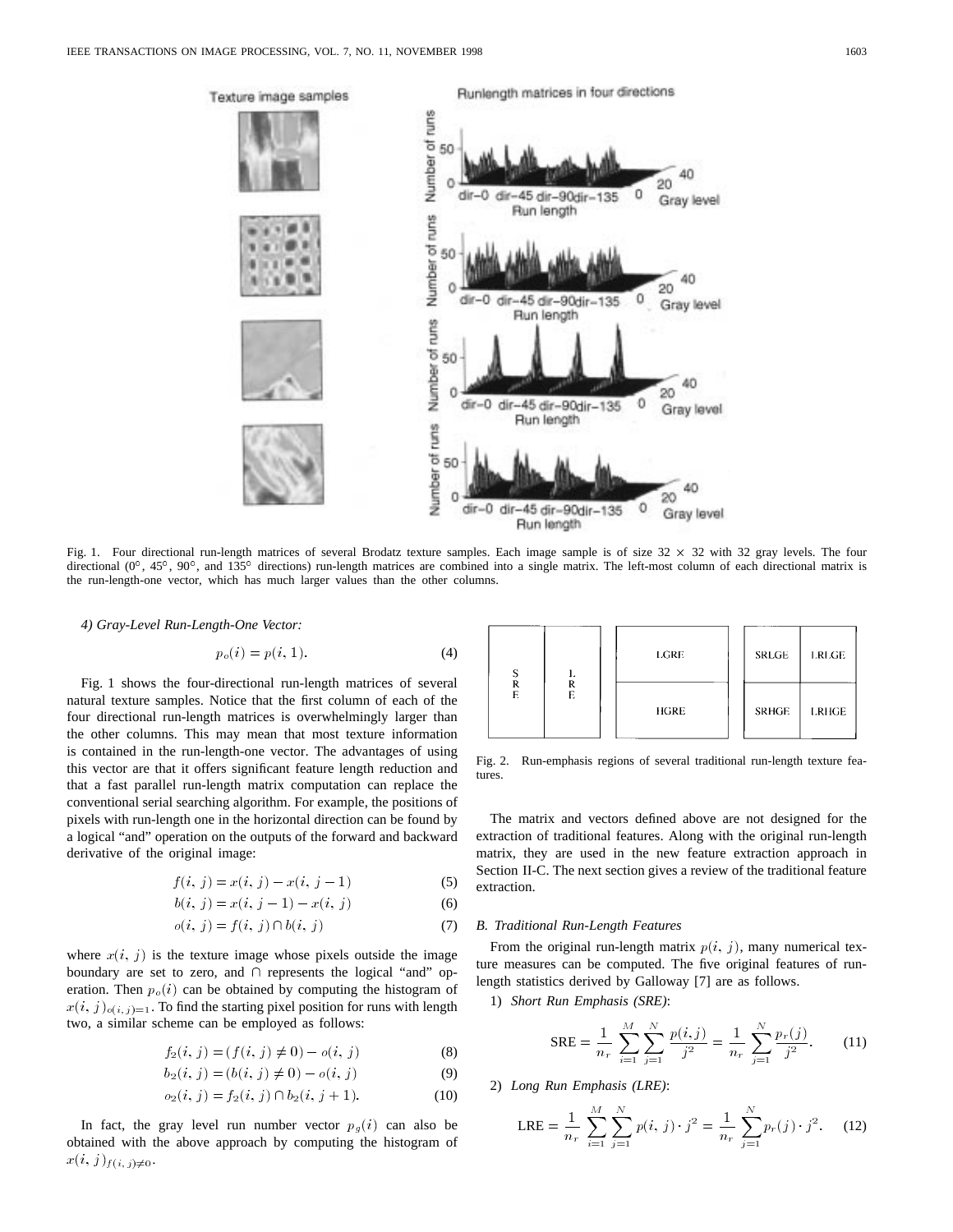Fig. 3. Eight Brodatz textures. Row 1: burlap, seafan, rice paper, pebbles23. Row 2: tree, mica, straw, raffia.

3) *Gray-Level Nonuniformity (GLN)*:

GLN = 
$$
\frac{1}{n_r} \sum_{i=1}^{M} \left( \sum_{j=1}^{N} p(i, j) \right)^2 = \frac{1}{n_r} \sum_{i=1}^{M} p_g(i)^2.
$$
 (13)

4) *Run Length Nonuniformity (RLN)*:

RLN = 
$$
\frac{1}{n_r} \sum_{j=1}^{N} \left( \sum_{i=1}^{M} p(i, j) \right)^2 = \frac{1}{n_r} \sum_{j=1}^{N} p_r(i)^2.
$$
 (14)

5) *Run Percentage (RP)*:

$$
RP = \frac{n_r}{n_p}.\tag{15}
$$

In the above,  $n_r$  is the total number of runs and  $n_p$  is the number of pixels in the image. Based on the observation that most features are only functions of  $p_r(j)$ , without considering the gray level information contained in  $p_q(i)$ , Chu *et al.* [3] proposed two new features, as follows, to extract gray level information in the matrix.

1) *Low Gray-Level Run Emphasis (LGRE)*:

$$
LGRE = \frac{1}{n_r} \sum_{i=1}^{M} \sum_{j=1}^{N} \frac{p(i,j)}{i^2} = \frac{1}{n_r} \sum_{i=1}^{M} \frac{p_g(i)}{i^2}.
$$
 (16)

2) *High Gray-Level Run Emphasis (HGRE)*:

HGRE = 
$$
\frac{1}{n_r} \sum_{i=1}^{M} \sum_{j=1}^{N} p(i, j) \cdot i^2 = \frac{1}{n_r} \sum_{i=1}^{M} p_g(i) \cdot i^2
$$
. (17)

In a more recent study, Dasarathy and Holder [5] described another four feature extraction functions following the idea of joint statistical measure of gray level and run length, as follows.

1) *Short Run Low Gray-Level Emphasis (SRLGE)*:

$$
SRLGE = \frac{1}{n_r} \sum_{i=1}^{M} \sum_{j=1}^{N} \frac{p(i,j)}{i^2 \cdot j^2}.
$$
 (18)

2) *Short Run High Gray-Level Emphasis (SRHGE)*:

$$
SRHGE = \frac{1}{n_r} \sum_{i=1}^{M} \sum_{j=1}^{N} \frac{p(i,j) \cdot i^2}{j^2}.
$$
 (19)

3) *Long Run Low Gray-Level Emphasis (LRLGE)*:

LRLGE = 
$$
\frac{1}{n_r} \sum_{i=1}^{M} \sum_{j=1}^{N} \frac{p(i,j) \cdot j^2}{i^2}.
$$
 (20)

4) *Long Run High Gray-Level Emphasis (LRHGE)*:

LRLGE = 
$$
\frac{1}{n_r} \sum_{i=1}^{M} \sum_{j=1}^{N} p(i, j) \cdot i^2 \cdot j^2.
$$
 (21)

Dasarathy and Holder [5] tested all eleven features on the classification of a set of cell images and showed that the last four features gave better performance.

These features are all based on intuitive reasoning, in an attempt to capture some apparent properties of run-length distribution. For example, the eight features illustrated in Fig. 2 are weighted-sum measures of the run-length concentration in the eight directions, i.e., the positive and negative  $0^\circ$ ,  $45^\circ$ ,  $90^\circ$ , and  $135^\circ$  directions. Two drawbacks of this approach are: there is no theoretical proof that, given a certain number of features, maximum texture information can be extracted from the run-length matrix, and many of these features are highly correlated with each other.

# *C. Dominant Run-Length Method (DRM)*

Instead of developing new functions to extract texture information, we use the run-length matrix as the texture feature vector directly to preserve all information in the matrix. However, this again introduces two problems: the large dimensionality of the feature vector and the high-degree correlation of the neighborhood features.

To alleviate the first problem, observe the run-length matrix in Fig. 1 more closely. We see that most nonzero values concentrate

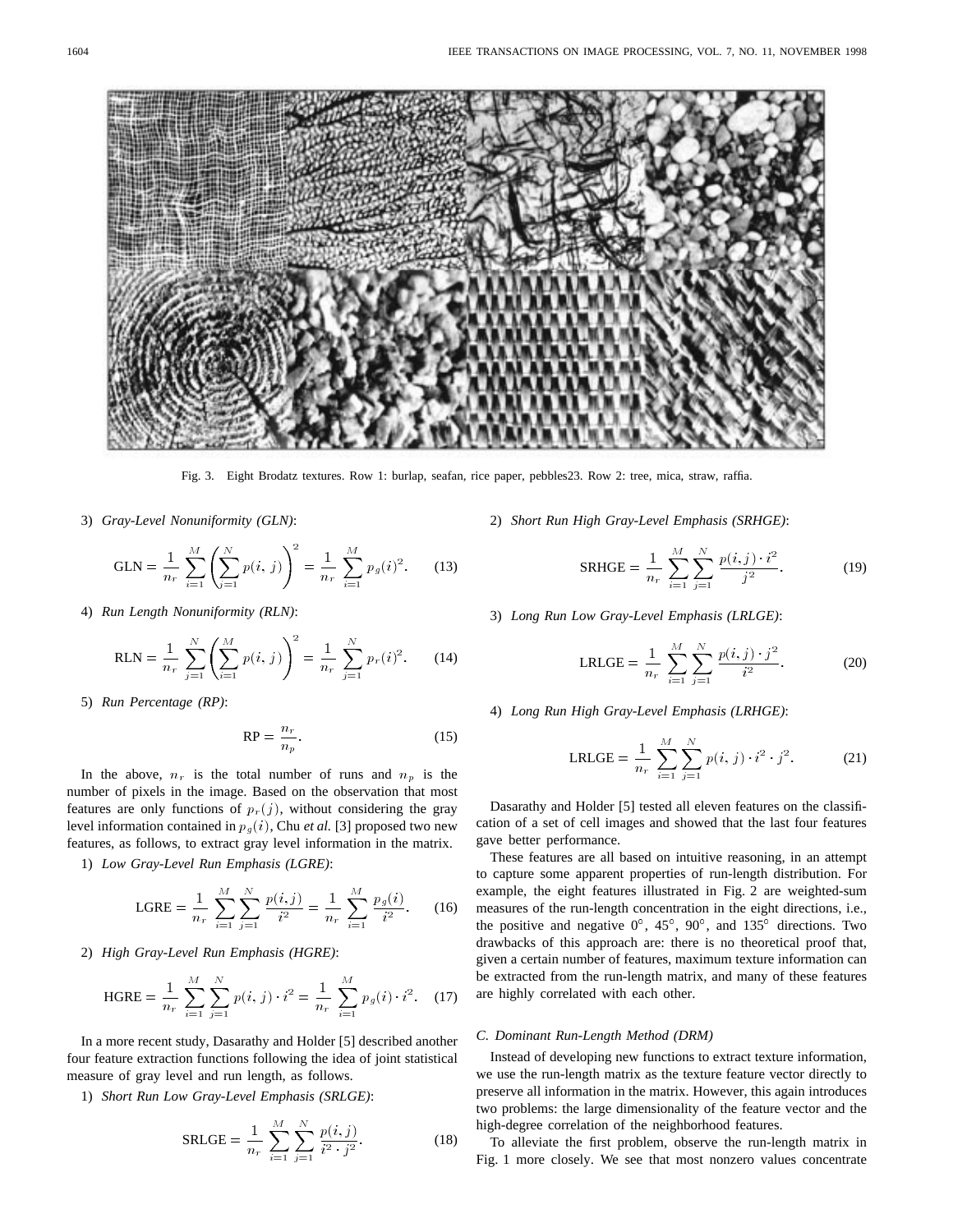

Fig. 4. Sixteen Vistex textures.

| Feature<br>name | Original<br>feature<br>length | Number of<br>selected<br>features | Correct classification rate |              |          |  |
|-----------------|-------------------------------|-----------------------------------|-----------------------------|--------------|----------|--|
|                 |                               |                                   | Training data               | Testing data | All data |  |
| G <sub>5</sub>  | 20                            | 12                                | 88.5                        | 74.9         | 78.6     |  |
| C <sub>2</sub>  |                               |                                   | 61.2                        | 41.8         | 47.0     |  |
| D <sub>4</sub>  | 16                            | 16                                | 84.4                        | 59.1         | 65.8     |  |
| ALL             | 44                            | 24                                | 99.4                        | 83.7         | 87.9     |  |

### TABLE I

BRODATZ TEXTURE CLASSIFICATION RESULTS USING THE NEW FEATURE SELECTION METHOD ON THE TRADITIONAL RUN-LENGTH FEATURES

in the first few columns of the matrix. Moreover, because of the correlation between the short-run section and the long-run section, using only the first few columns as the feature vector will also preserve most of the information in the long-run section. Another advantage of using only the first few columns is that the fast parallel

run-length matrix computation algorithm described in Section II-A can be used.

To further reduce the feature vector dimension and to decorrelate neighboring element values in the matrices, we use the principal component analysis method, also called Karhunen–Loeve transform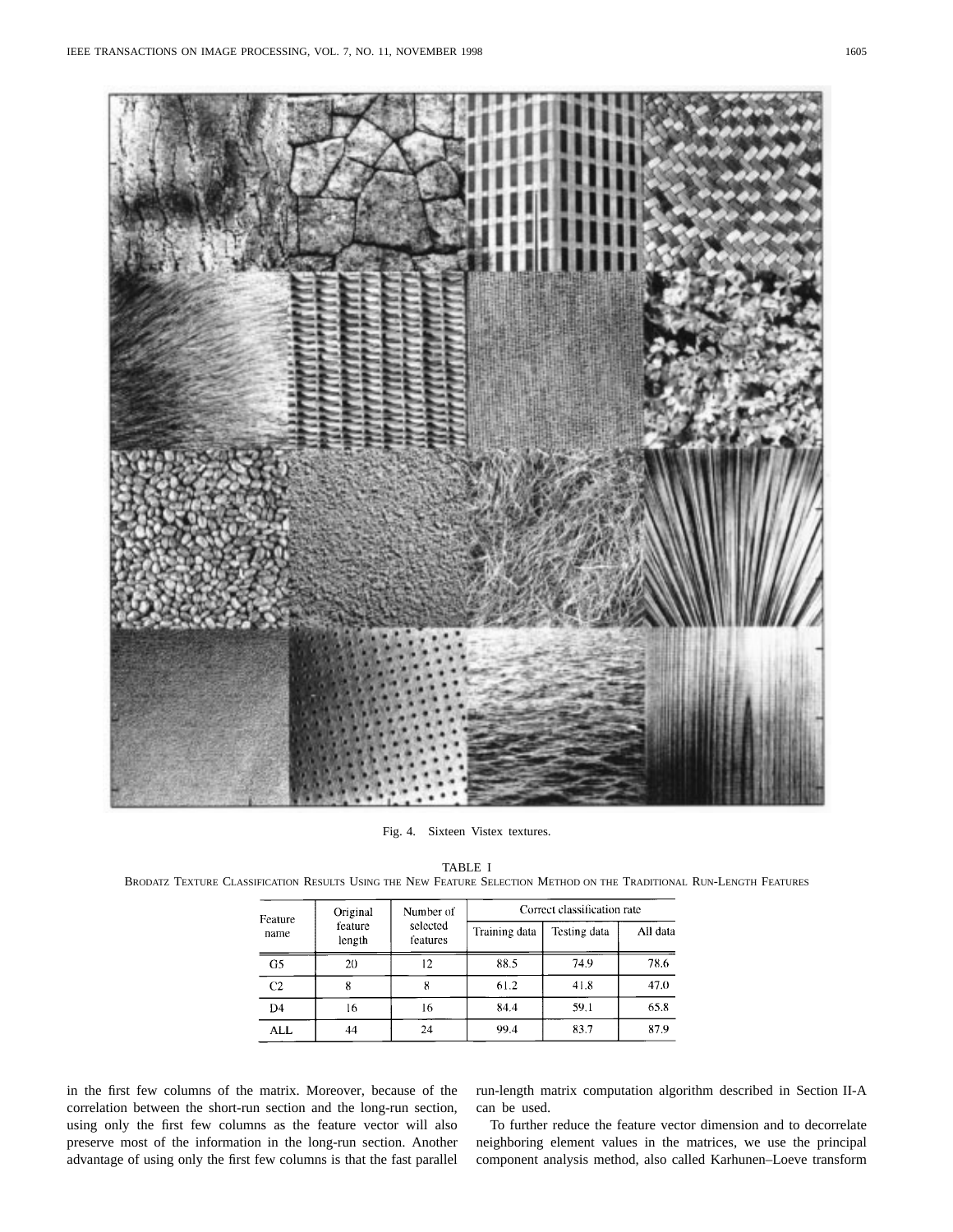

Fig. 5. Scatter plots of several highly correlated traditional run-length texture features of the eight Brodatz textures. Due to overlap, not all eight class symbols can be discerned.



Fig. 6. Scatter plots of the top eight features extracted by applying an MDEE transform on the original run-length matrices of the Brodatz textures. Linearly separable clustering is observed for most of the eight texture classes.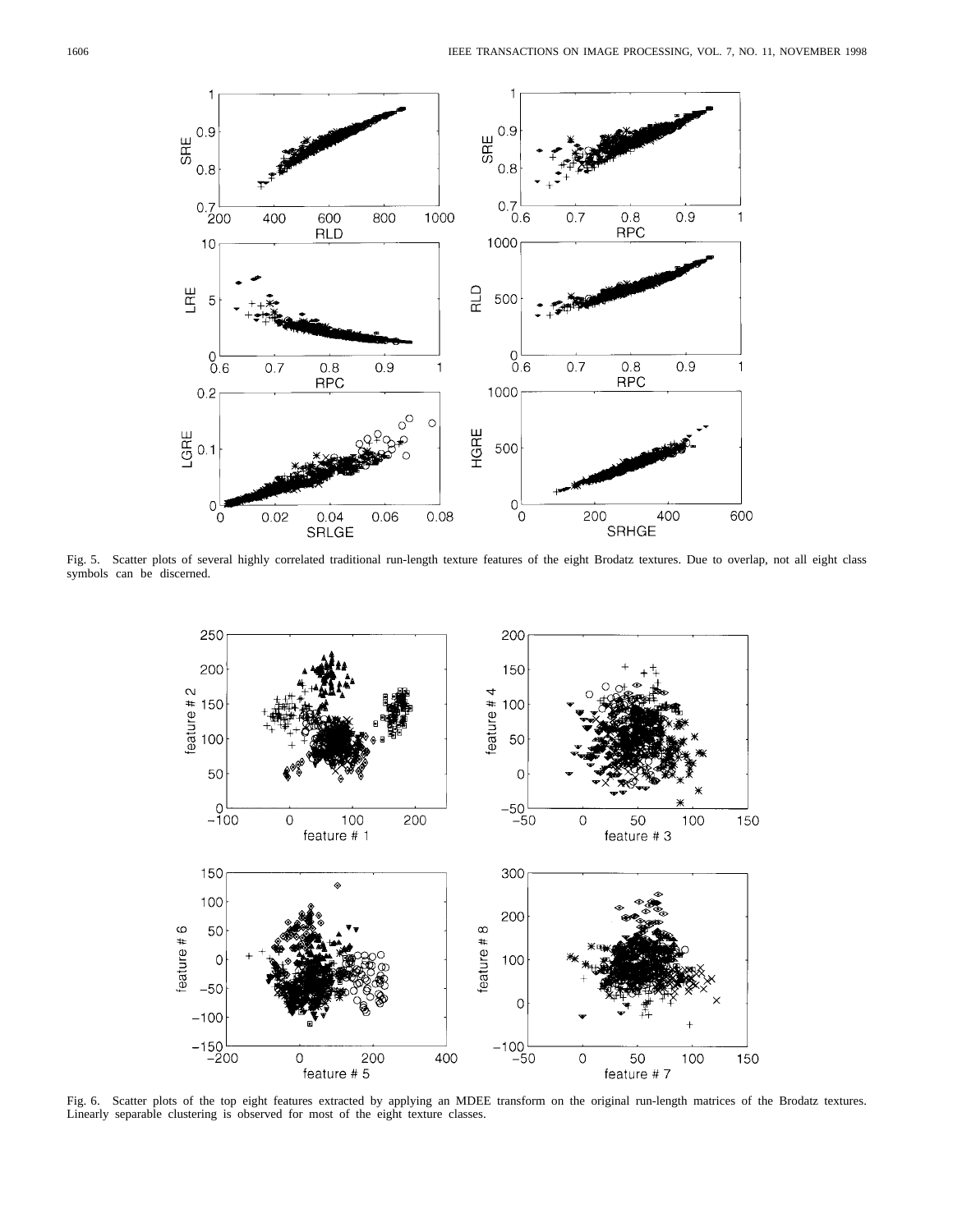TABLE II BRODATZ TEXTURE CLASSIFICATION RESULTS USING THE NEW DOMINANT RUN-LENGTH MATRIX FEATURES

|                               | Original<br>feature<br>length | Number<br>of selected<br>features | Correct classification rate |              |          |  |
|-------------------------------|-------------------------------|-----------------------------------|-----------------------------|--------------|----------|--|
| Feature name                  |                               |                                   | Training<br>data            | Testing data | All data |  |
| p: columns 1:4                | 512                           | $\overline{11}$                   | 100.0                       | 100.0        | 100.0    |  |
| $p$ : columns $5:32$          | 3584                          | 8                                 | 53.3                        | 41.3         | 44.5     |  |
| p: whole matrix               | 4096                          | 11                                | 100.0                       | 100.0        | 100.0    |  |
| $p_p$ : columns 1:4           | 512                           | 7                                 | 100.0                       | 100.0        | 100.0    |  |
| p <sub>p</sub> : columns 5:32 | 3584                          | 17                                | 69.6                        | 41.4         | 48.9     |  |
| $p_p$ : whole matrix          | 4096                          | 10                                | 100.0                       | 100.0        | 100.0    |  |
| $p_g$ : GLRNV                 | 128                           | 8                                 | 100.0                       | 100.0        | 100.0    |  |
| $p_r$ : RLRNV                 | 128                           | 20                                | 95.2                        | 63.9         | 72.3     |  |
| $p_0$ : GLRLOV                | 128                           | 11                                | 100.0                       | 100.0        | 100.0    |  |

TABLE III VISTEX TEXTURE CLASSIFICATION RESULTS USING THE NEW DOMINANT RUN-LENGTH MATRIX FEATURES

|                      | Original<br>feature<br>length | Number of<br>selected<br>features | Correct classification rate |              |          |  |
|----------------------|-------------------------------|-----------------------------------|-----------------------------|--------------|----------|--|
| Feature name         |                               |                                   | Training<br>data            | Testing data | All data |  |
| $p:$ columns $1:4$   | 512                           | 17                                | 99.9                        | 96.8         | 97.6     |  |
| p: whole matrix      | 4096                          | 18                                | 99.9                        | 98.0         | 98.5     |  |
| $p_n$ : columns 1:4  | 512                           | 19                                | 100.0                       | 96.8         | 97.6     |  |
| $p_p$ : whole matrix | 4096                          | 24                                | 100.0                       | 97.5         | 98.1     |  |
| $p_{\rho}$ : GLRNV   | 128                           | 23                                | 100.0                       | 93.9         | 95.6     |  |
| $p_0$ : GLRLOV       | 128                           | 18                                | 99.8                        | 97.0         | 97.8     |  |

(KLT), and then use the Bhattacharyya distance measure to rank the eigenfeatures according to their discriminatory power.

*1) Multilevel Dominant Eigenvector Estimation (MDEE) Method:* To compute the KLT, let  $x_i$  be a feature vector sample. We form an  $n$  by  $m$  matrix  $x_1(1)x_2(1) \cdots x_m(1)$ 

$$
A = \begin{bmatrix} x_1(1)x_2(1)\cdots x_m(1) \\ x_1(2)x_2(2)\cdots x_m(2) \\ \vdots \\ x_1(n)x_2(n)\cdots x_m(n) \end{bmatrix}
$$
 (22)

where  $n$  is the feature vector length and  $m$  is the number of training samples. The eigenvalues of the sample covariance matrix are computed in two ways, depending on the size of the feature vector. If the feature vector length  $n$  is a small number, eigenvalues are computed by a standard procedure. The sample covariance matrix is estimated by

$$
W = \frac{1}{m} \sum_{i=1}^{m} (x_i - \mu)(x_i - \mu)^T = \frac{1}{m} A A^T
$$
 (23)

where  $\mu$  is the mean vector. The eigenvalues and eigenvectors are computed directly from W. However, for the feature vector formed by the four directional run-length matrices,  $n$  is a large number. For a neighborhood of  $32 \times 32$  with 32 gray levels, n can reach a maximum of 4096, producing a covariance matrix of size 4096 - 4096. Direct computation of the eigenvalues and eigenvectors becomes impractical.

To avoid this problem, we use a new multilevel dominant eigenvector estimation method developed in [12]. By breaking the long feature vector into  $g = n/k$  groups of small feature vectors of length k,

$$
A = \begin{bmatrix} B_1 \\ B_2 \\ \vdots \\ B_g \end{bmatrix}
$$
 (24)

where

$$
B_g = \begin{bmatrix} x_1((g-1)k+1)\cdots x_m((g-1)k+1) \\ \vdots \\ x_1(gk)\cdots x_m(gk) \end{bmatrix}
$$

we can perform the KLT on each of the  $g$  group short feature vector set  $B_i$ . Then a new feature vector is formed by the first few selected dominant eigenfeatures of each group. The final eigenvectors are computed by applying the KLT to this new feature vector. For proof that the eigenvalues computed by MDEE are a close approximation of the standard KLT, refer to [12].

Significant reduction of computational time can be achieved by the MDEE over the standard KLT. For example, if a feature vector of length  $n = 1000$  is broken into ten vector groups of length 100, and 10% of the eigenfeatures in each group are saved for the secondlevel eigenvalue computation, the computational complexity for the MDEE is  $11(n/10)^3$ , which is nearly two orders of magnitude faster than the KLT's  $1000<sup>3</sup>$ .

*2) Bhattacharyya Distance Measure:* However, it is well known that the KLT features are optimal for data representation but not necessarily the best for discrimination. To measure the class separability of each feature, some other criterion must be employed. We choose the Bhattacharyya distance measure. An analytical form of<br>this measure is [6]<br> $(5 + 5)^{-1}$ this measure is [6]

$$
\beta = \frac{1}{8} (\mu_1 - \mu_2)^T \left( \frac{\sigma_1 + \sigma_2}{2} \right)^{-1} (\mu_1 - \mu_2)
$$
  
+ 
$$
\frac{1}{2} \ln \frac{\left| \frac{1}{2} (\sigma_1 + \sigma_2) \right|}{|\sigma_1|^{1/2} |\sigma_2|^{1/2}}
$$
(25)

where  $\sigma_i$  and  $\mu_i$  are the class variance and mean. From (25) we see that the Bhattacharyya distance  $\beta$  is proportional to both the distance of class means and the difference of class variances. The feature selection criterion is to only retain those decorrelated features with large  $\beta$  value.

Throughout the experiments, we select the first 30 features with largest eigenvalues, rank these KLT-decorrelated features by their  $\beta$ values, and use the first *n* features with the largest  $\beta$  for classification. We run the feature length  $n$  from one to 30 to select the one that gives the best performance as the final feature vector length.

## *D. Classification Algorithm*

Since the main focus of this work is the feature extraction algorithm, we use a simple Gaussian classifier for the experiments. Let the class mean and covariance matrix of the feature vector x be  $\mu_i$ and  $W_i$ , respectively, a distance measure is defined as [13]<br>  $D_i = (x - \mu_i)^T W_i^{-1} (x - \mu_i) + \ln |W_i|$ 

$$
D_i = (x - \mu_i)^T W_i^{-1} (x - \mu_i) + \ln |W_i|
$$
 (26)

where the first term on the right of the equation is actually the Mahalanobis distance. The decision rule is

$$
x \in C_L \quad \text{when} \quad D_L = \min\{D_i\}.\tag{27}
$$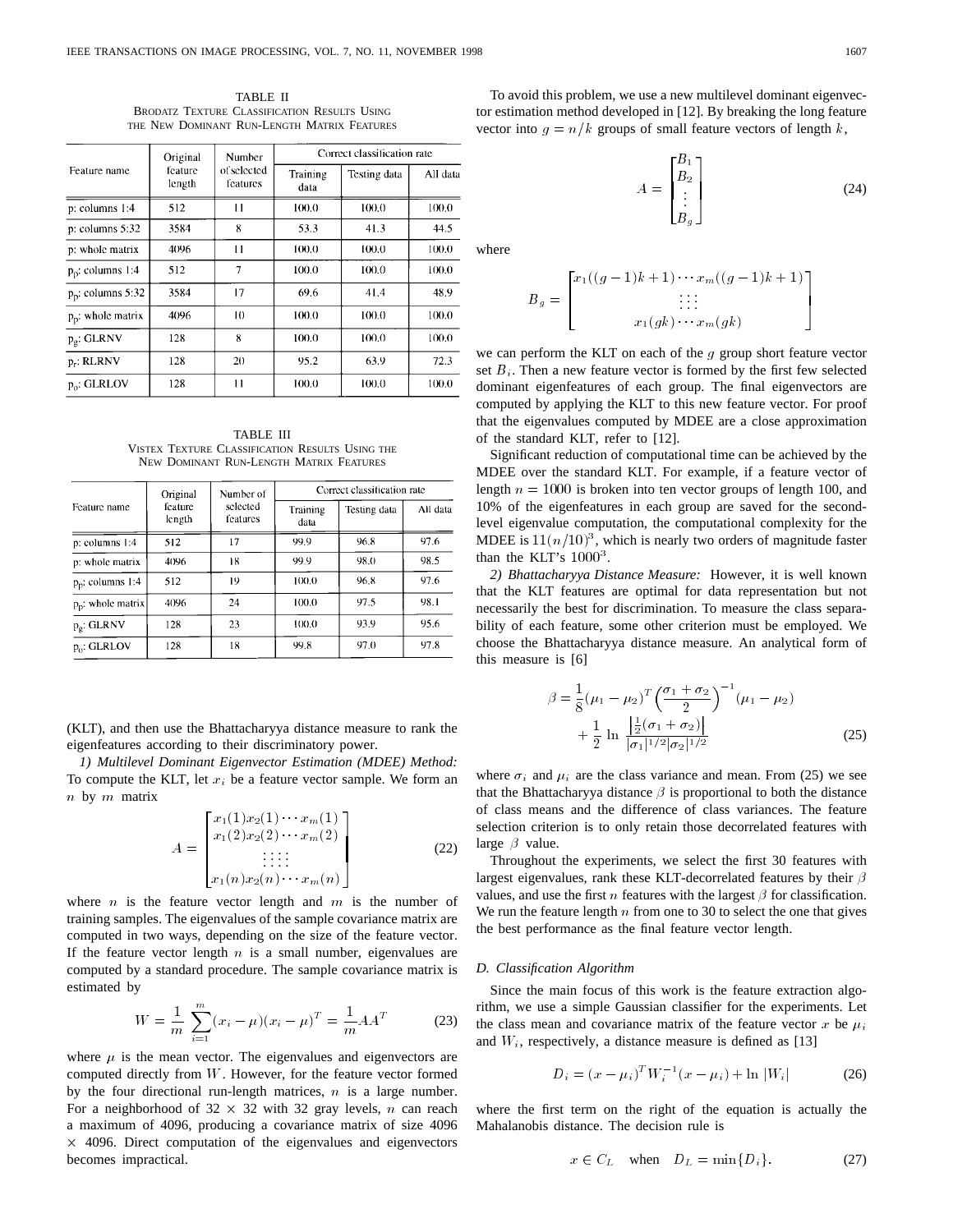|              |               | Original          | <b>Number</b>           | Correct classification rate |              |          |
|--------------|---------------|-------------------|-------------------------|-----------------------------|--------------|----------|
| Feature name |               | feature<br>length | of selected<br>features | Training<br>data            | Testing data | All data |
|              | Co-occurrence | 52                | 29                      | 100.0                       | 97.4         | 98.1     |
|              | Level 2       | 16                | 13                      | 98.2                        | 90.6         | 92.7     |
| Wavelet      | Level 3       | 64                | 20                      | 98.6                        | 90.1         | 92.4     |
|              | All Levels    | 84                | 15                      | 97.9                        | 90.6         | 92.5     |
| Run-length   |               | 4096              | 18                      | 99.9                        | 98.0         | 98.5     |

TABLE IV VISTEX TEXTURE CLASSIFICATION RESULTS USING THE CO-OCCURRENCE, WAVELET, AND NEW RUN-LENGTH FEATURES

### III. EXPERIMENTS AND DISCUSSION

In this section, two separate data sets are used for the texture classification experiment. We first make detail comparisons between various DRM features and the traditional run-length features on the classification of eight Brodatz images. We then compare the best DRM features with the co-occurrence and wavelet features on the classification of a larger data set—16 Vistex images.

### *A. Data Description*

The eight Brodatz images [1] are shown in Fig. 3. Each image is of size  $256 \times 256$  with 256 gray levels. The images are first quantized into 32 gray levels using equal-probability quantization. Each class is divided into 225 sample images of dimension  $32 \times 32$  with 50% overlapping. Sixty samples of each class are used as training data, so the training data size is 480 samples and the testing data size is 1320.

To further compare the performance consistency of the DRM features, we conducted a second experiment on a larger data set—16 images from Vistex texture image data base of the MIT Media Laboratory. Unlike Brodatz images, which are mostly obtained in well controlled studio conditions, the Vistex images are taken under natural lighting conditions. The Vistex images shown in Fig. 4 are: Bark.08, Brick.04, Buildings.09, Fabric.01, Fabric.05, Fabric.13, Fabric.17, Flowers.07, Food.01, Food.05, Grass.02, Leaves.02, Metal.01, Tile.07, Water.06, Wood.02. The same 32 gray level quantization is applied to each image. Each class is again divided into 225 samples of dimension  $32 \times 32$  with 50% overlapping. Sixty samples of each class are used as training data. So the training data has 960 samples and the testing data has 2640 samples.

# *B. Comparison of the Traditional Run-Length Features and the New DRM Features*

We first use the feature selection algorithms on the traditional runlength features for the classification of the Brodatz images. Similar to [5], the feature groups tested are the original five features of Galloway [7], the two features of Chu *et al.* [3], and the four new features of Dasarathy and Holder [5]. All four-direction features are used. Results are shown in Table I. The feature vector containing all three group features gives the best result of 88% accuracy. Fig. 5 shows the scatter plots of several run-length features. The strong correlations among different features shown in the figure indicate that these features contain similar information.

Fig. 6 shows the scatter plots of the top eight features obtained by applying the MDEE transform on the run-length matrix. Almost perfectly separable clustering can be seen for most of the eight image classes, in sharp contrast to the overlapping clusters of the traditional run-length features in Fig. 5. This is reflected by the good classification results using the DRM features in Table II. With only

TABLE V VISTEX TEXTURE CLASSIFICATION RESULTS USING THE CO-OCCURRENCE, WAVELET, AND RUN-LENGTH FEATURES, WITH IMAGE SAMPLE SIZE  $64 \times 64$ 

| Feature name<br>Co-occurrence |     | Original<br>feature<br>length<br>52 | Number<br>of selected<br>features<br>24 | Correct classification rate |                      |                  |
|-------------------------------|-----|-------------------------------------|-----------------------------------------|-----------------------------|----------------------|------------------|
|                               |     |                                     |                                         | Training<br>data<br>100.0   | Testing data<br>99.8 | All data<br>99.8 |
|                               |     |                                     |                                         |                             |                      |                  |
| Level 3                       | 64  | 12                                  | 100.0                                   | 99.3                        | 99.5                 |                  |
| Level 4                       | 256 | 22                                  | 100.0                                   | 98.2                        | 98.6                 |                  |
| All Levels                    | 340 | 24                                  | 100.0                                   | 98.1                        | 98.5                 |                  |
| Run-length                    |     | 8192                                | 13                                      | 100.0                       | 100.0                | 100.0            |

a small number of features, perfect classification is achieved with the original matrix and with most of the new matrices and vectors. The only exceptions are the run-length run-number vector and the long-run region of the run-length matrix. The poor performance of the long-run matrix and the good performance of the short-run matrix indicate that most texture information is indeed concentrated in the short-run region.

#### *C. Comparison with Other Methods*

We now compare the new run-length method with the cooccurrence method and the wavelet method on the Vistex data set. For the co-occurrence method, 13 co-occurrence features are computed for each of the four directions as described in [8]; for the wavelet method, the texture feature used for each wavelet decomposition channel is the energy feature. The same feature selection method in Section II-C is applied to the co-occurrence and wavelet feature vectors.

The classification results on the sixteen Vistex images using various DRM features are first shown in Table III. About 97% classification accuracy is achieved by most feature vectors. An especially interesting result is that the run-length-one vector gives excellent performance, similar to that of the original full matrix.

Classification results using co-occurrence and wavelet features on the sixteen Vistex images are shown in Table IV. From the results, we can see that the run-length features perform comparably well with the co-occurrence features and better than the wavelet features. This demonstrates that there is rich texture information contained in the run-length matrices and that a good method of extracting such information is important to successful classification.

The poor results of the wavelet features are inconsistent with several previous studies [2], [10], where wavelet features generate near perfect classifications. This is mainly because that we use a much smaller texture sample size,  $32 \times 32$ , than the ones used in most previous studies,  $64 \times 64$  or  $128 \times 128$  [2], [10]. Such a small image size may not be enough to estimate a stable frequency energy distribution. To confirm this sample size effect, we divide each Vistex image class into 169 sample images of dimension  $64 \times 64$  with  $75\%$  overlapping between neighborhood samples. Only 39 samples in each class are used as training data, so the training data size is 624 samples and the testing data size is 2080 samples. Table V shows the classification results. Near perfect classifications are achieved by all three methods, similar to results in [2] and [10].

### IV. CONCLUSION

We extract a new set of run-length texture features that significantly improve image classification accuracy over traditional run-length